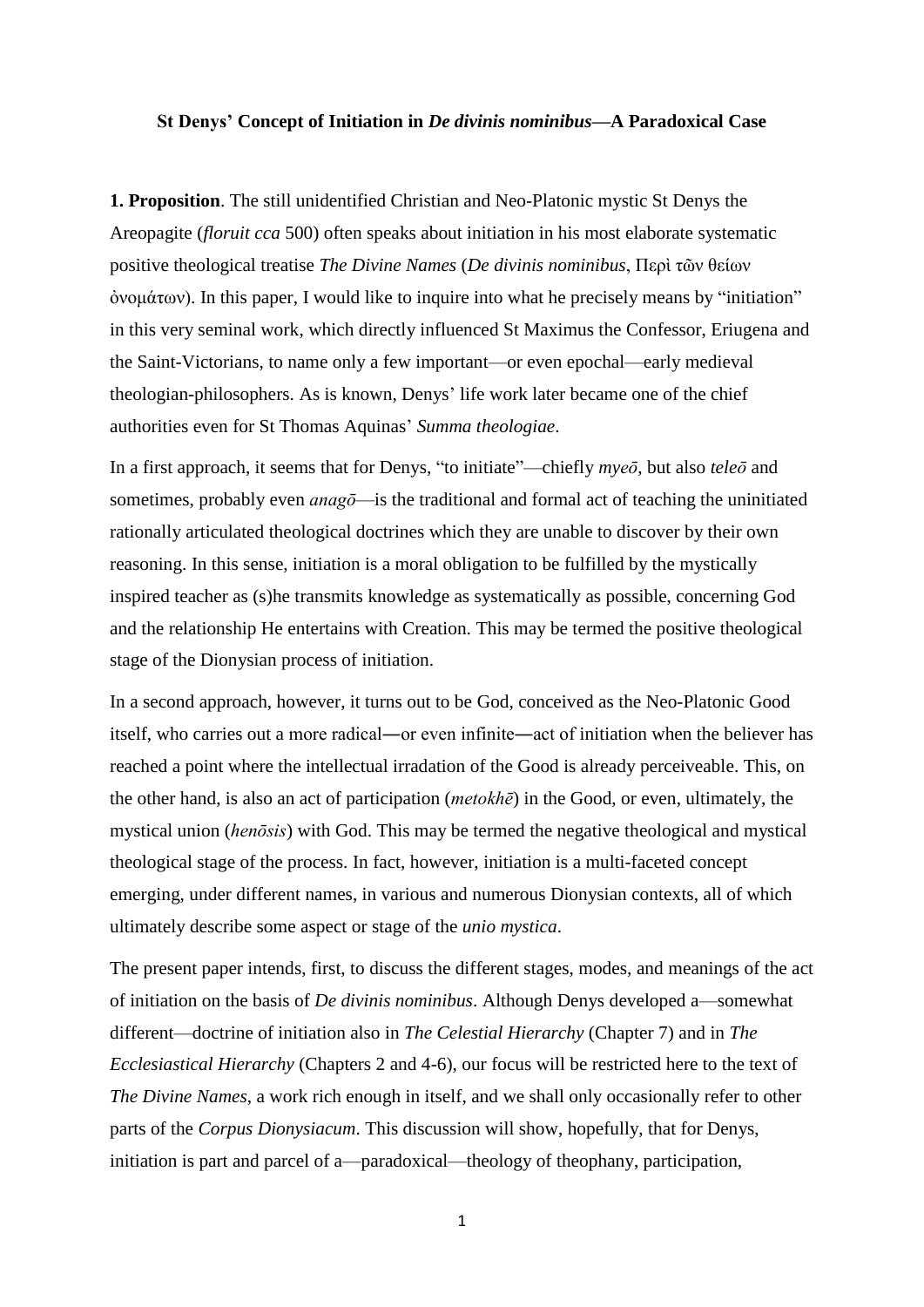communion, and mystical union; and that Denys's entire practical theological intention is one of initiation and anagogy.

Second, I shall also try to reconstruct the outlines of the Platonic and Neo-Platonic conceptual framework which is a major source of inspiration for Denys' scheme of initiation; from which it probably derives; and in which it is, in any case, deeply embedded.

## **2. The technical terms and the relevant passages referring to initiation**. In *The Divine*

*Names*, Denys uses two or three key terms, and their derivatives, when describing the act of Christian initiation. In the first place, the general word *myeō* refers to an act of initiation and instruction in the divine mysteries. In other Dionysian texts, all the derivatives of this word will be found as well (*myēsis*: initiation; *mystēs* and *hieromystēs*: initiate; *amystos* and *amyētos*: uninitiated; *mystagōgeō*: to initiate). Interestingly, *myeō* occurs only in the first, second and fourth chapters of *The Divine Names*: in 1:3, 4 (two times) and 8; in 2:4 and 9; in 3:1, 2 and 3; and finally, in 4:2 and 5.

Second, *teleō*—"to celebrate the rites of initiation, in the particular sense of bringing the initiate to perfection"—occurs only once in *The Divine Names*, in 1:3, while the nominal form *teletē*—"the rites of initiation" or "sacrement"—is just one of the most important terms in *The Ecclesiastical Hierarchy*, especially in the introductory part of the third chapter, which concerns the mystical relevance of communion (*koinōnia* and *synaxis*). Here, the dominating sense of the term is, essentially, "a sacred act which produces a union with God."<sup>1</sup>

Finally, the less specific *anagō*, together with its nominal pair *anagōgē*, is often applied in the technical sense of a mystical elevation, lifting up, ascent or initiation into the divine realities, 2 as is the case in 1:3; in 3:1; in 4:2, 9 and 12; and in 5:9 and 7:1 of *The Divine Names*. It will be seen from this—hopefully complete—enumeration of the relevant passages that Chapter 4 of our ground text is, as it were, the *locus* by excellence where Denys deals with the question of initiation.<sup>3</sup>

**3. Preconditions to initiation**. In 1:8, Denys warns us that the uninitiated (*amystoi, amyētoi*) should not even be allowed to listen to a rational exposition and explanation of the divine names deriving from Scripture and tradition. Then again, in the closing section of Chapter 1,

 1 In the preceding part of *The Ecclesiastical Hierarchy*, Denys examines the question of how a sacred control (ἱεραρχία) can bring the believer into a condition of unity with God (ἀφομοίωσις, ἕνωσις, θέωσις; see Chapter 2). Chapter 3 offers a symbolic interpretation of the events of communion (εὐχαριστία).

<sup>2).</sup> Chapter 3 bricks a symbolic must promise  $\frac{2}{3}$ . The verb *prosagō* is also used in the same sense.

<sup>3</sup> This enumeration is based on the Greek word index of B. R. Suchla's edition of the corpus (*Corpus Dionysiacum* I: *Pseudo-Dionysios Areopagita, De divinis nominibus*, Berlin–New York: Walter de Gruyter, 1990), and on a semantic analysis of all the passages in which at least one of the key terms occurs.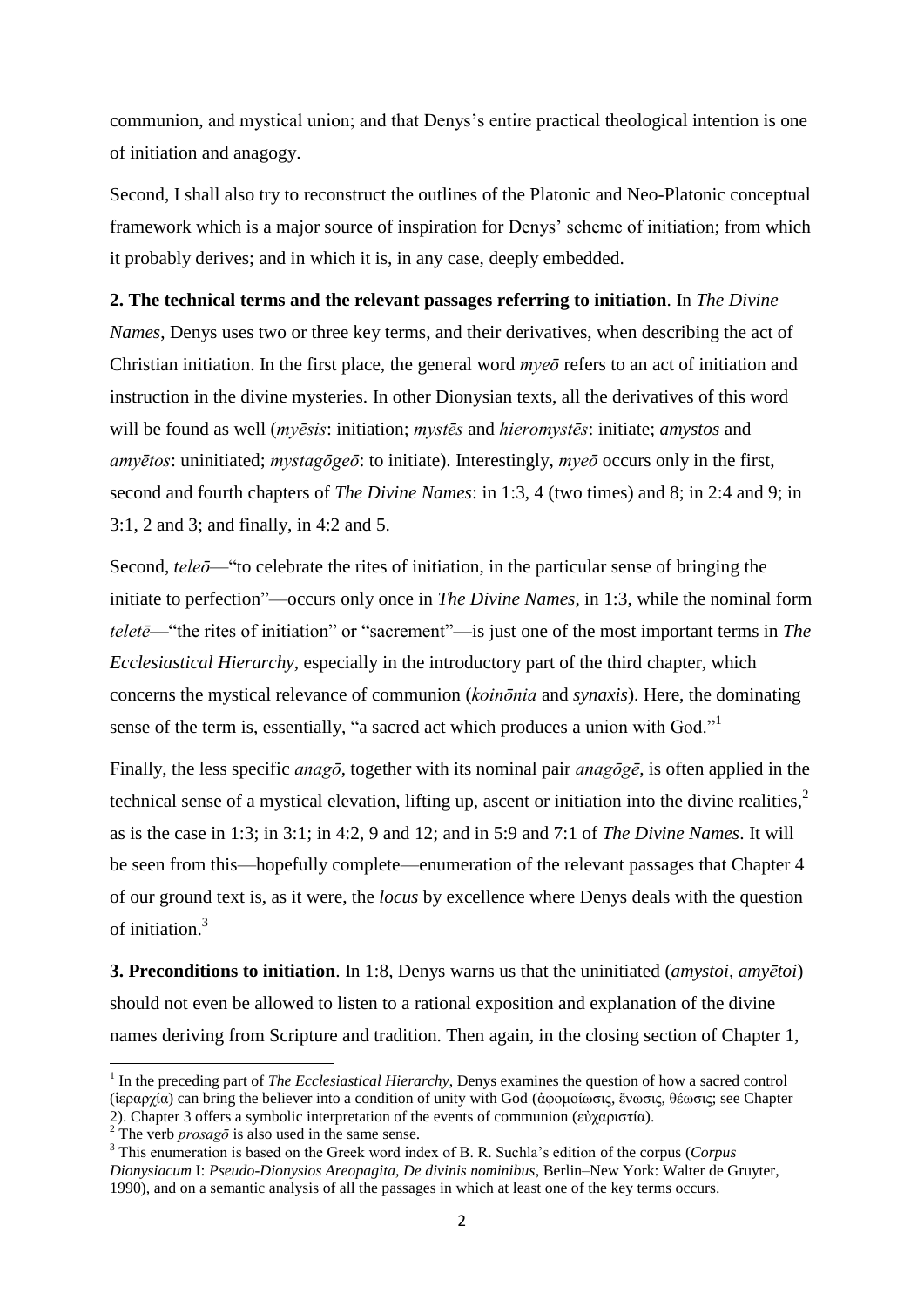Timothy is warned that he must protect (*phylaxai*) the divine doctrine from the uninitiated and should not communicate these teachings with them at all. *Ta theia* just must be kept secret and out of reach of whoever is not a Christian because outsiders—for a lack of understanding would turn the mystical doctrine and practice into an object of derision. Further, non-believers do not deserve initiation also because they would be unwilling to accept the authority of Scripture, and to yield to Christian moral theological and ecclesiastic precepts.

So while Christianity is the religion of a community, this religious community is a closed fellowship; and initiation is a "leading in" which is actually reserved only for those who have already been inside the community from the very beginning, one way or another. This concept of initiation is, hence, not universal but restricted in scope, and very personal in character; in fact, it can only produce the deepening of a faith and understanding which have already been there, which have already been received by a disciple, from a teacher. It is, as it were, an upgrading.

There is a further preliminary qualification of the process in 3:3, where the praise of Hierotheos, Denys' unknown teacher—perhaps to be identified with Proclus<sup>4</sup>—crosses over into a description of initiation. Here, the main point is that initiating others into the mysteries of faith is a moral obligation incumbent upon the initiate. Initiation is, hence, the execution of a duty, whereby a teacher imitates, on a finite human scale, the unstinting effusion of divine bounty, of God conceived as the Good, since  $, \ldots$  the law tells us to learn everything granted to us and to share these treasures generously with others."<sup>5</sup>

Strict exclusion of outsiders but a divinely modeled obligation to support insiders are therefore the moral prerequisites of initiation for Denys.

**4. The first stage of initiation in Denys' scheme**. According to 1:4 of *The Divine Names*, the act of *myēsis* takes place in a twofold manner. First, right now, in this world, in proportion to our *intellectual* faculties, in accordance with Scripture, which is faithfully reproduced and canonised by the hierarchical tradition. This mode of initiation represents spiritual realities through sensible objects. It is a more rudimentary and somewhat misleading process of *myēsis*, a kind of reduction, which hides away the infinitely remote supra-essential realities in the guise or semblance of immanent things, and invests the transcendent formless things with

1

<sup>&</sup>lt;sup>4</sup> See O. Semmelroth, "Die Θεολογία συμβολική des Pseudo-Dionysius Areopagita," *Scholastik* 27 (1952), 1-11. <sup>5</sup> C. Luibheid, transl., *Pseudo Dionysius, The Complete Works*. Foreword, notes and translation collaboration by

P. Rorem. New York: Paulist Press, 1987, 71. (The Classics of Western Spirituality)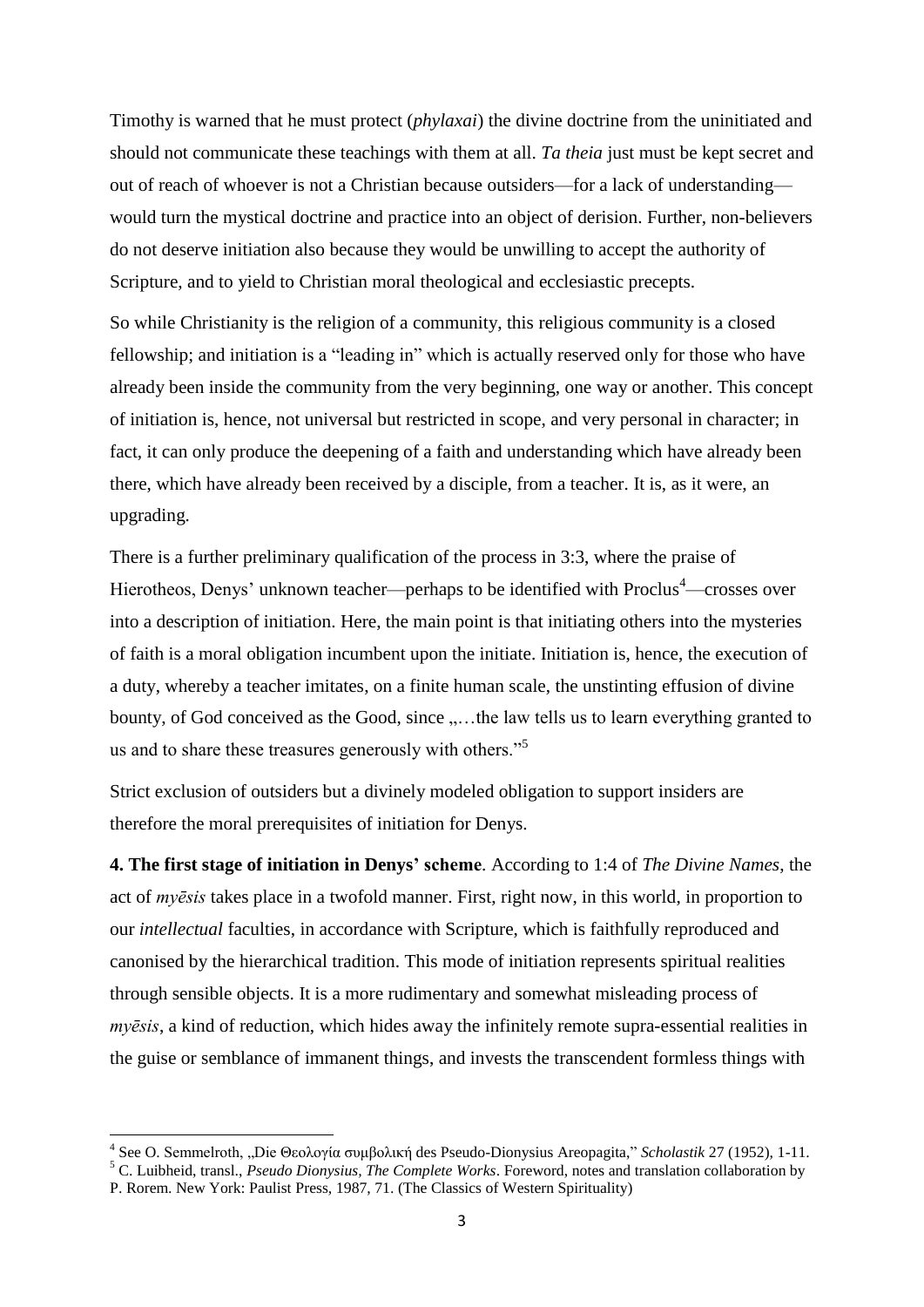definite forms. In doing so, it "multiplies," and therefore inevitably misrepresents the absolute divine simplicity in numerous compound symbols.

In a similar vein, we learn from 1:8 that in sacred places, the initiates and the prophets are divinely enlightened by certain apparitions (*phasmata*), which also establish new divine names. These metaphorical names will name that which is beyond all names, will give form to that which is itself formless, and will vest it with anthropomorphic traits. Here, apparently, the initiates receive further introduction into divinity by a more immediately divine initiative. Hence it seems to be the case that there are gradations of initiation or, better, initiation is a never-ending procedure, an infinite approximation in this world. Instigated by the effusion of inexhaustible divine bounty, initiation is always in further progress. This mode of initiation is closely linked up with the theory of theophany as a reduced representation of God, receivable by a finite intellect.

So the several modes of a preliminary initiation in this world seem essentially symbolic acts only—Denys' approach here resembles Maximus' interpretation of the Holy Mass in the *Mystagogy*. In this conception, that which is ontologically apparent in God is rationally articulate for the theory, whereas that which is part of the divine kernel is hidden away from human intuition, while there is still an intimation that the apparent and the concealed are essentially related. This kind of symbolism, however, goes not further than an allusion: we are only pointed to the full secret reality of God. Which prompts us to proceed to a second stage of initiation.

**5. The second stage of initiation**. Hence there is going to be an initiation in a second instance, or of a second order, in salvation, *in patria*, when we have become indestructible and godlike (*christoeideis*), as Denys puts it in 1:4 of *The Divine Names*. In this eschatological condition, the beatified souls enjoy God's presence by pure contemplations (*theōria*) of theophanies. This implies that the minds partake (*metekhontes*) of an intelligible enlightenment (*noētēs phōtodosias*), as well as of a supra-noetic (*hyper noun*), unknowable union with God, by receiving unexplainably an intellectual irradiation from God, beyond the rational capacities of the mind to understand. Hence on the one hand, the mind contemplates God *ab extra*, while on the other, it also partakes in God.

This theosophy so far has an utterly paradoxical character: the saving events do take place although in principle they cannot take place—in other words, they imply their own impossibility insofar as the mind is in God and outside God, there and not there at the same

4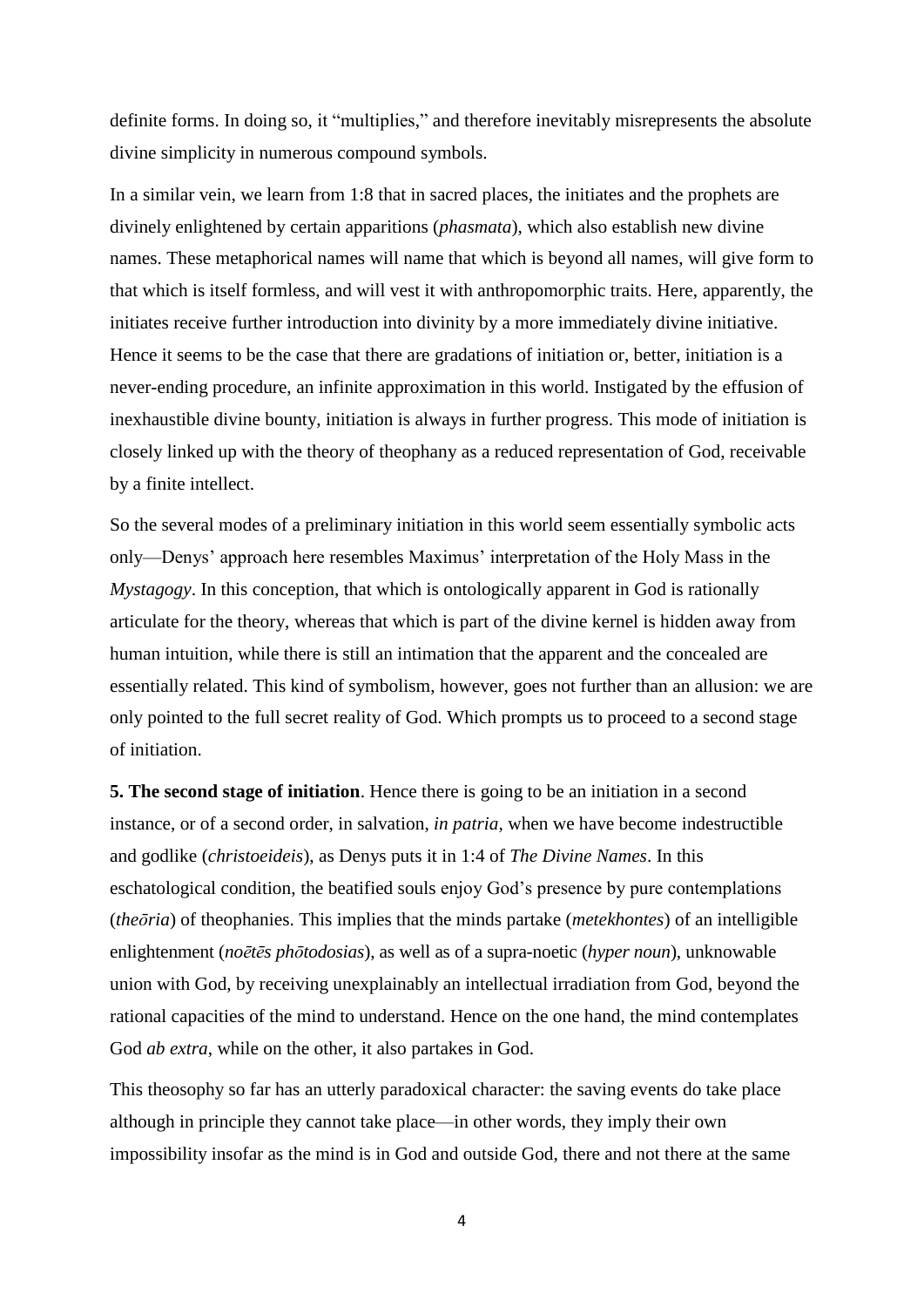time; it partakes in a God who is unpartakeable;<sup>6</sup> it reaches God who is unreachable in all rationally understandable ways; and the soul depends on its mind to reach a union with God beyond mind.

Next, in 2:4, an important elaboration explains that the initiates (*hieromystai*) understand how the three divine hypostases relate to each other in the one divine essence. This complex doctrine of the *henōseis* and *diaphorai* within the supra-divine Godhead (*hypertheotēs*)—a combination of negative and mystical theology—is important to us because it gives us insight into what kind of intellectual potential the initiates dispose of, and what sort of theological intuition they are able to teach to the still uninitiated. Conveying essentially the Proclean fundamental ontology of the One, Denys proposes here that the initiates' understanding is really the highest-ranking intuition into the structure of the divinity. This exposition of Dionysian structural theology differentiates between a hyperbolically transcendent fundament (or kernel), and a trinitarian superstructure, within God. The passage in question is also an example of how Denys initiates us readers into the divine mysteries—namely, by guiding us as high as possible along the still intelligible and rationally articulate realities in God. But beyond a certain point, suggests our author, human effort turns pointless. It is at this point that the Good itself shall intervene.<sup>7</sup>

## **6. The intervention of the Good in a (Neo-)Platonic conceptual framework**. It emerges

from 4:5-6 of *The Divine Names* that the real, ultimate initiation is carried out by the Good:

4:5. The Good is described as the light of the mind because it illuminates the mind of every supracelestial being with the light of the mind, and because it drives from souls the ignorance… It gives them all a share of sacred light. … At first it deals out the light in small amounts and then, as the wish and longing for light begin to grow, it gives more and more of itself, shining ever more abundantly… and always it keeps urging them onward and upward as their capacity permits.

4:6. …it is the presence of the light of the mind which gathers and unites together those receiving illumination. It perfects them. It returns them  $[epistreptik\bar{e}]$  toward the truly real. It returns them from their numerous false notions and, filling them with the one unifying light, it gathers their clashing fancies into a single, pure, coherent, and true knowledge.<sup>8</sup>

To judge by these passages, it is ultimately the unmediated influence of the Good which is able to and which is also bound to elevate the minds—for good. The three main operations of God conceived as the Good are illumination, elevation, and unification—but apparently, these three operations are only aspects of one and the same final saving act. The proposition that the

**.** 

<sup>&</sup>lt;sup>6</sup> In the theory of participation in God as expounded in 2:5-6 of *The Divine Names*, the multitude partakes in God without participation (*amethexia*; see also 4:7 and 13:2). The idea comes, no doubt, from Proclus<sup>7</sup> *The Elements of Theology*, 23-24.

<sup>7</sup> The following passages are also relevant descriptions of this stage of initiation: 3:1 and 4:2-4.

<sup>8</sup> Luibheid, transl., *Pseudo Dionysius, The Complete Works*, 75-76.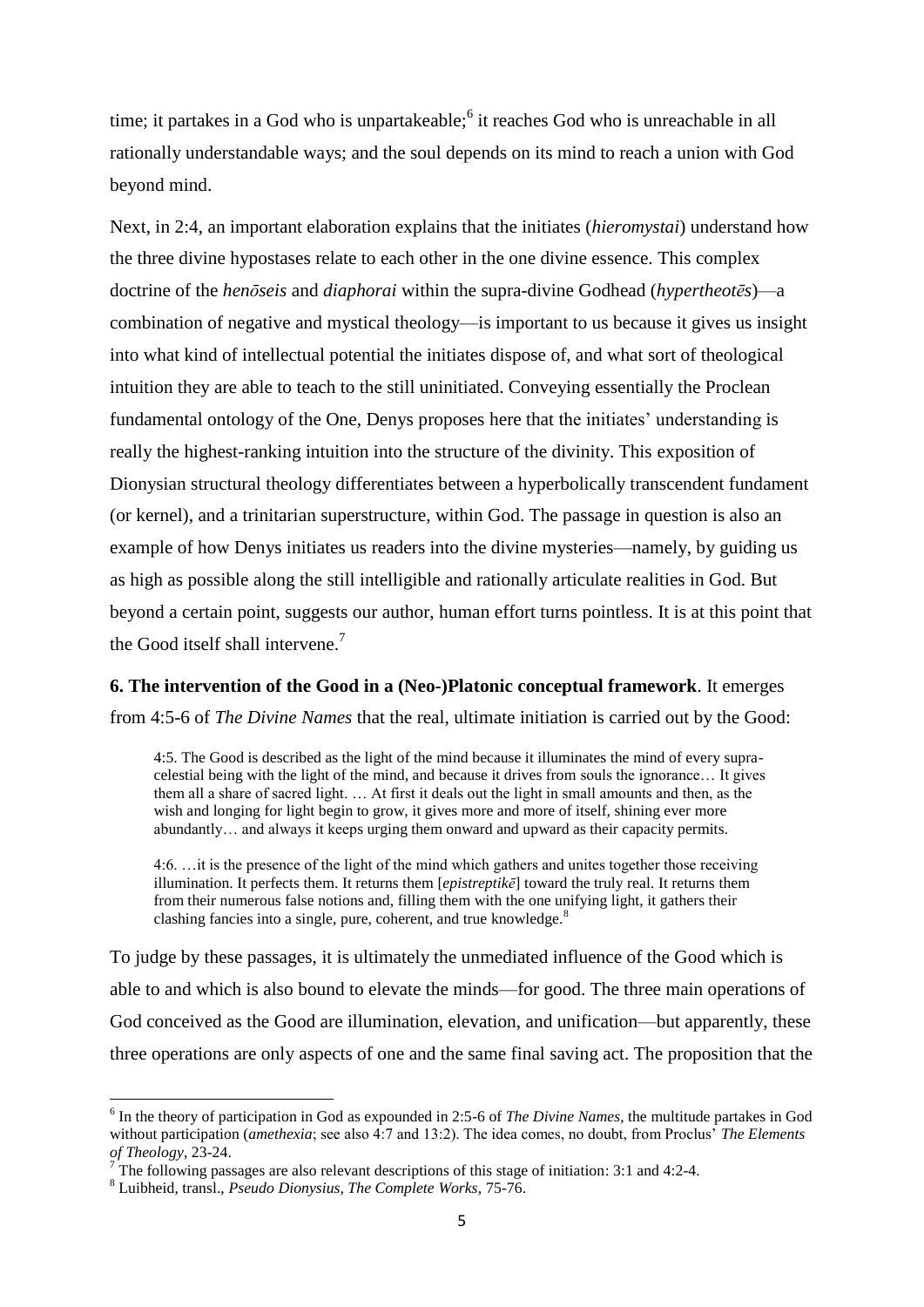Good elevates the minds signifies that initiated minds will have to go up systematically as they obey the overpowering "mind drain" of the Good or, in other words, that they just will leave the position they originally occupied in the hierarchical scale of being. Hence an almost automatic elevation takes place under the irresistible influence of the Good: the minds *must* ascend and abandon the place which has been assigned to them originally; and apparently, this is seen by Denys as an endless ascent into the infinity of God.

Further, the Good not only elevates the minds but also turns them (*epistrephei*) towards "truth." *Epistrophē* is in origin a Plotinian term, also used by Proclus, which refers to the perfection of an effect by virtue of its efficient cause—as it is only by "turning back" towards its cause that a thing can be completed and perfected (cf. *Elements of Theology* 31-39). This turning back is at the same time an elevation and a going back to the source, without which an entity may not realise the fullness of its essence—i.e., without which its existence does not have a meaningful end or destination. By reason of this parallelism between Proclean and Christian doctrines, a niche is opened for Denys to apply Neo-Platonic ontology onto Christian moral theology and eschatology, or to put forward Christian dogmas on a Neo-Platonic footing.

As a further point, Denys borrows from Proclus even the idea that efficient causes also unify their effects. Hence it is legitimate to say that the entire Dionysian doctrine concerning the operations of the Good—in the theory of inititation—derives from Proclus' scheme of the causality of the One as it is expounded in the *Elements of Theology*. On the other hand, the designation of the Good as the ultimate source of intellectual illumination, in the above-cited passages, openly refers to Plato's epistemological scheme as described at the end of Book 6 in the *Republic* (507b-511e).—This statement brings us to a conclusion.

**7. Conclusion**. The attentive reader will find that a number of Classical Greek religious technical terms (*epopteia*, *myēsis, epiphaneia*) in Denys' text historically go back to the terminology of pre-Christian pagan initiation cults and religious rites. This, however, is inevitable—a pre-existent vocabulary is at his disposal on which he freely draws. It is more important for us here to spot and interpret the direct Platonic and Neo-Platonic references and ideas in Denys, and to offer an interpretive frame for his entire theory of initiation.<sup>9</sup> The Neo-

**.** 

<sup>9</sup> Some further important (Neo-)Platonic terms coming to the fore in *The Divine Names* are *φάσμα* and *ἐποπτεύω* (1:8). As far as *φάσμα* is concerned, we refer to Plato's *Phaedrus*, where the initiated soul—if it imitates God properly—is bound to see beatifying apparitions, before descending into the body which has been destined to her or him: *εὐδαίμονα φάσματα μυούμενοί τε καὶ ἐποπτεύοντες* (which may refer to the intellectual contemplation of the ideas; 250c3). Further, Iamblichus in *De mysteriis* 2, 2, defining the differences between the appearances (*ἐπιφάνειαι*) of spiritual beings uses the same term to denote the unchanging quality of divine apparitions: *μονοειδῆ μέν ἐστι φάσματα τὰ τῶν θεῶν*. Again, the term comes up in the sense of "divine apparition" in Proclus'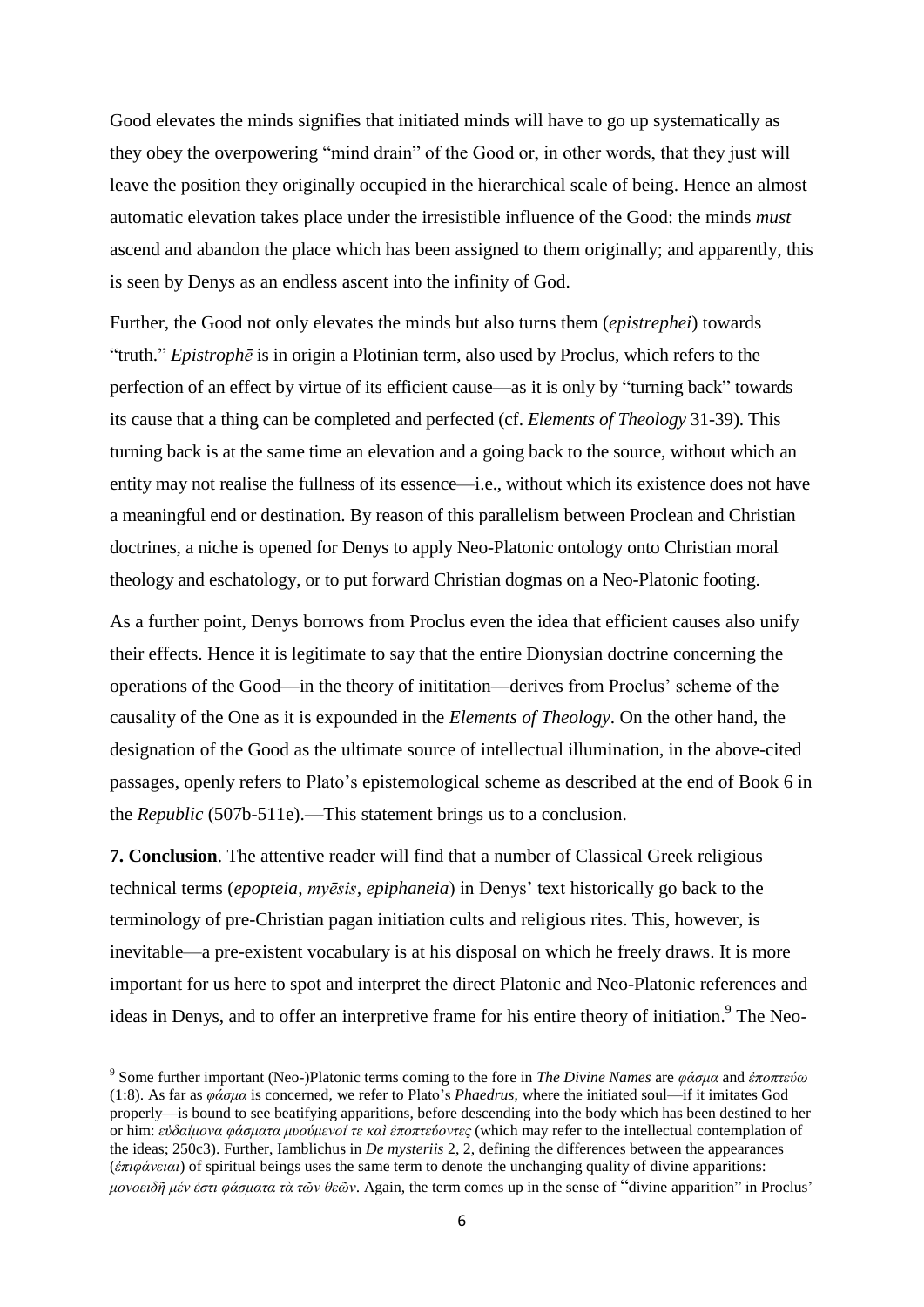Platonic argumentative mechanism and philosophical apparatus detectable in *The Divine Names* appears as a useful tool in the logical articulation of the Christian dogma, and it seems that precisely this was Denys' hidden ideological agenda—to show that Platonism deserves saving because it is able logically to support the theory of divine saving, i.e., Christian soteriology. In essence, then, Denys' scheme of salvation is a scheme of Platonic intellectual illumination, which emphasises the ultimate destitution of the human mind and its reliance on, and necessary abandon to, the Good; because during the ascent, the mind's intellectual faculties gradually go out as it is about to reach the precondition of all reality, God. This upward mobile epistemological and metaphysical scheme is at the same time a dynamic theory of initiation, in which the highest stage is an open and infinitely deep horizon. The gradual elevation and admission of the mind into this infinity implies that God is ready to open up His hindmost reserves and allow man to advance from His periphery towards His supra-essential centre. That no precise ending of this advance is designated by Denys is a token that he takes God's infinity in the proper sense—whereby the Creator's supernatural character is conserved while still the most is offered to the creature. This theory of inititation, then, presupposes a complete detailed theology of redemption in which initiation takes place, in essence, by an endless saving admission into God Himself. The concept of initiation as one of infinite approximation is, in a final analysis, Denys' resolution of the tension between the ultra-transcendent and therefore unknowable divine fundament and the knowable and rationally articulate divine superstructure, and, on the other hand, of the tension between God and creature.

## **Bibliography**

- CD I = *Corpus Dionysiacum I: Pseudo-Dionysios Areopagita: De divinis nominibus.* Hrsg. von B. R. Suchla. Berlin–New York: Walter de Gruyter, 1990. (Patristische Texte und Studien, Bd. 33.)
- CD II = *Corpus Dionysiacum II: Pseudo-Dionysius Areopagita: De coelesti hierarchia – De ecclesiastica hierarchia – De mystica theologia – Epistulae.* Hrsg. von G. Heil und A. M. Ritter. Berlin–New York: Walter de Gruyter, 1991. (Patristische Texte und Studien, Bd. 36.)

 $\overline{a}$ 

*In Alcibiadem* (ed. Westerink, *Procli In Alcibiadem*, p. 142). As to *ἐποπτεύω*, then, the reader meets the expression *θεοπτικῇ διανοίᾳ ... ἐποπτεύσωμεν* in chapter 1:8 of *The Divine Names.* Here, the verb *ἐποπτεύω* refers to the highest degree of initiation (*epopteia*) just like it does in the vocabulary of the classical Greek mystery religions. Plato also uses the same verb in the *Phaedrus* to describe how the soul contemplates the simple and divine apparitions: *ὁλόκληρα δὲ καὶ ἁπλᾶ καὶ ἀτρεμῆ καὶ εὐδαίμονα φάσματα μυούμενοί τε καὶ ἐποπτεύοντες ἐν αὐγῇ καθαρᾷ*... (250c2–4). For Denys, this vision is carried out by the "God-seeing intellect."